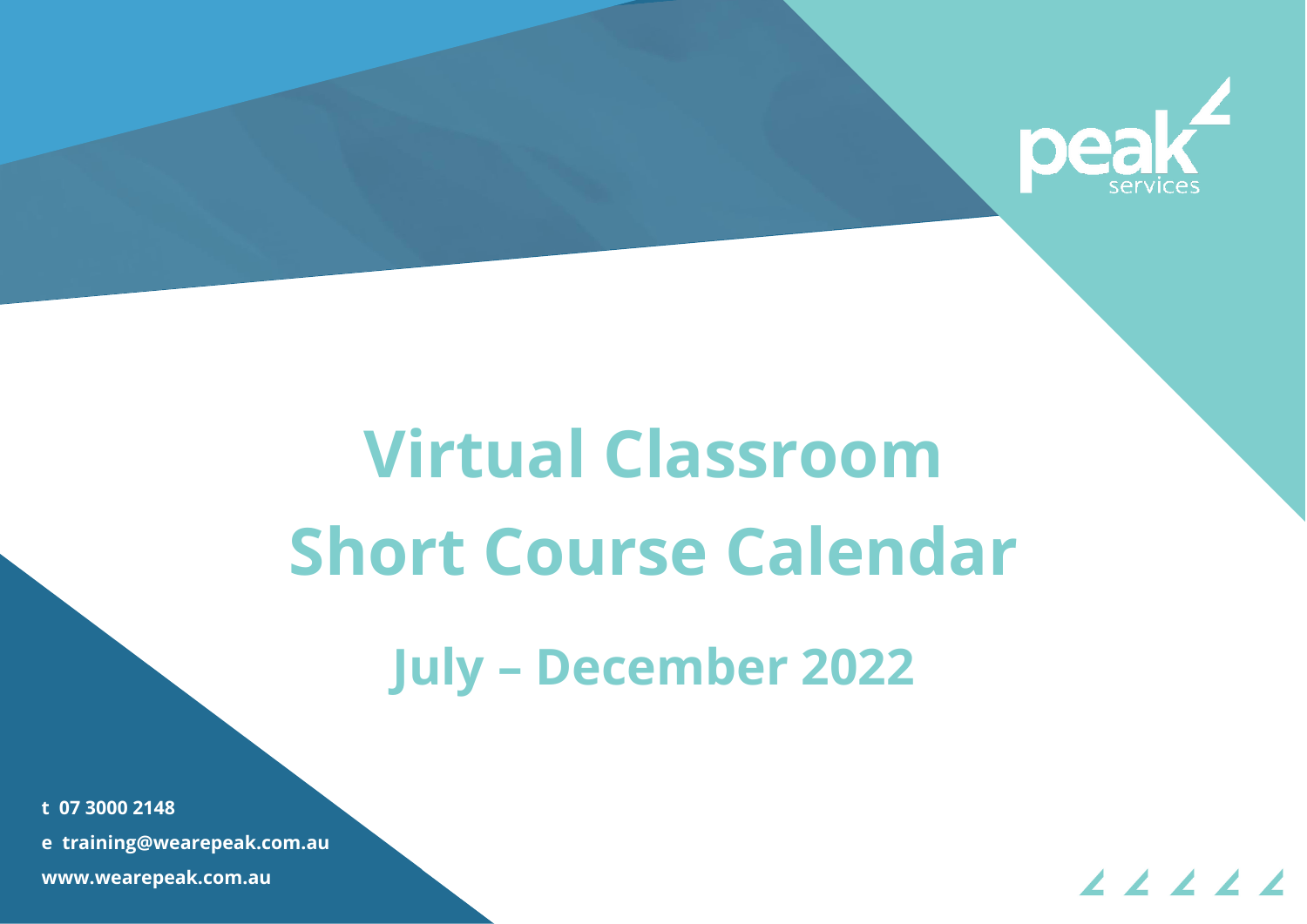| <b>DATES</b> | <b>Virtual Workshop</b>                    | <b>Duration</b> | <b>Time</b>     | <b>Price inc GST</b> |
|--------------|--------------------------------------------|-----------------|-----------------|----------------------|
| 5            | <b>Presentation Skills Masterclass</b>     | 1 hour webinar  | 9.00am-10.00am  | \$200                |
| 5            | Dealing with Hostile and Violent People    | 1 hour webinar  | 11.00am-12.00pm | \$200                |
| 5            | <b>Essential Supervisory Skills</b>        | 1 hour webinar  | 2.00pm-3.00pm   | \$200                |
| 6            | <b>Alcohol and Drug Awareness</b>          | 1 day           | 9.00am-3.00pm   | \$475                |
| 12           | <b>Community Engagement</b>                | 1 day           | 9.30am-3.30pm   | \$475                |
| 12           | <b>Breed ID</b>                            | 1 day           | 9.00am-3.00pm   | \$475                |
| 13           | <b>Investigating Dog Attacks</b>           | 1 day           | 9.00am-3.00pm   | \$475                |
| 13           | <b>Mediation Skills</b>                    | 1 day           | 9.00am-3.00pm   | \$475                |
| 14           | <b>Understanding Local Government</b>      | 1 day           | 9.30am-3.30pm   | \$475                |
| 15           | <b>Media Relations and Speech Writing</b>  | 3 hours         | 1.00pm-4.00pm   | \$550                |
| 19           | Minute Takers Workshop                     | 1 day           | 9.30am-3.30pm   | \$475                |
| 19           | Animal Management (Cats and Dogs) Act 2008 | 1 day           | 9.00am-3.00pm   | \$475                |
| 19           | <b>Preventing Bullying and Harassment</b>  | 1 day           | 9.00am-3.00pm   | \$475                |
| 20           | Developing High Performance Teams          | 1 day           | 9.00am-3.00pm   | \$475                |
| 21           | Social Media for Local Government          | 3 hours         | 9.00am-12.00pm  | \$350                |
| 21           | <b>Managing Poor Performance</b>           | 1 day           | 9.30am-3.30pm   | \$475                |
| 21           | Understanding Local Government Finance     | 1 day           | 9.00am-4.00pm   | \$495                |
| 26           | <b>Effective Delegation</b>                | 1 day           | 9.30am-3.30pm   | \$475                |
| 28           | <b>Authorised Persons</b>                  | 3.5 hours       | 9.30am-1.00pm   | \$350                |

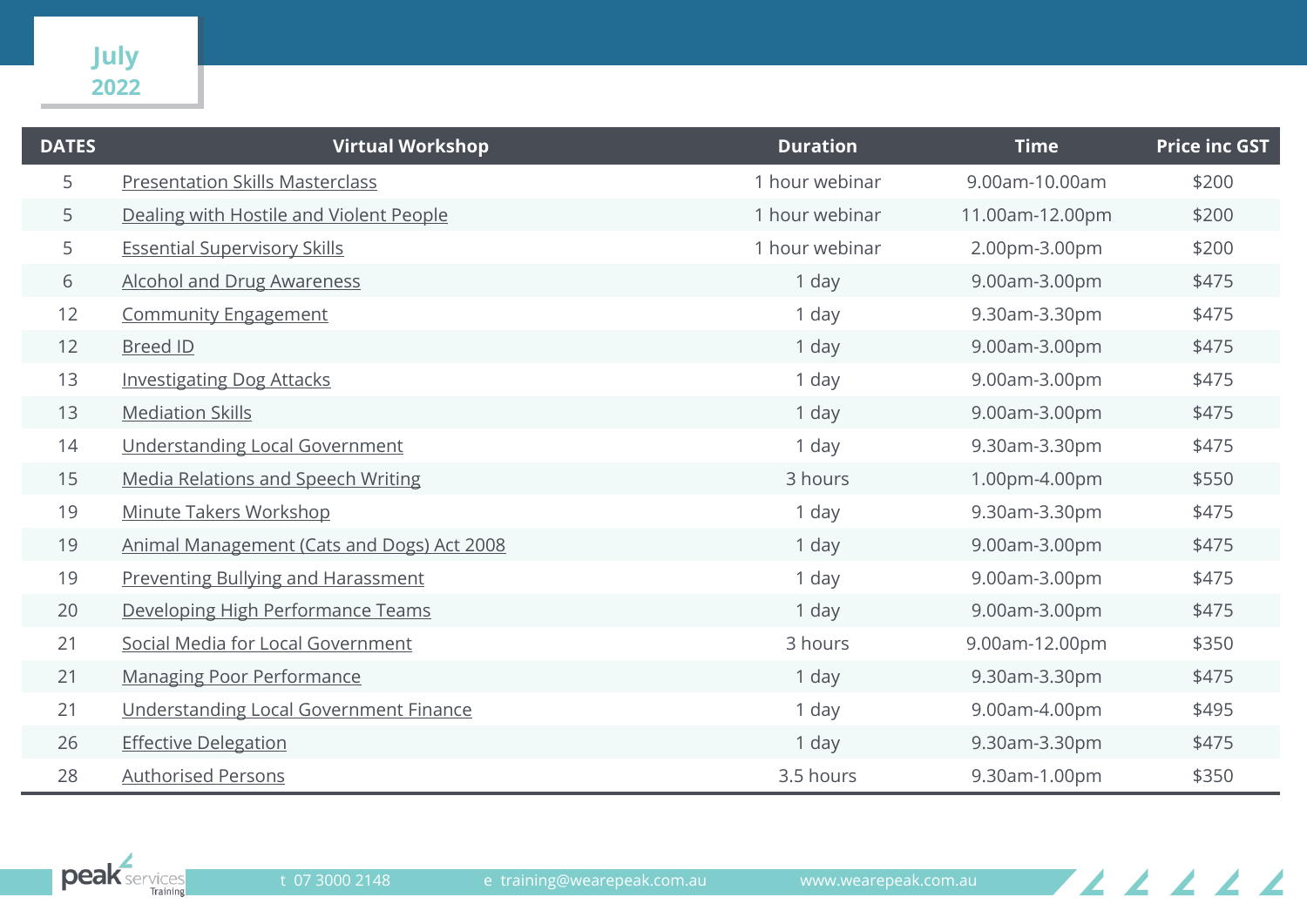#### **August**

| <b>DATES</b>   | <b>Virtual Workshop</b>                                          | <b>Duration</b> | <b>Time</b>     | <b>Price inc GST</b> |
|----------------|------------------------------------------------------------------|-----------------|-----------------|----------------------|
| $\overline{2}$ | Prepare Advice for Council                                       | 1 day           | 9.30am-3.30pm   | \$475                |
| 4              | Local Laws Officer Fundamentals                                  | 1 day           | 9.30am-3.30pm   | \$475                |
| 9              | Deliver Responsible Pet Ownership Education in Schools           | 4 hours         | 9.00am-1.00pm   | \$350                |
| 9              | Zoonosis                                                         | 1 day           | 9.30am-3.30pm   | \$475                |
| 11             | <b>Emotional Intelligence</b>                                    | 1 day           | 9.30am-3.30pm   | \$475                |
| 16             | Time and Prioritisation Skills                                   | 1 hour webinar  | 9.00am-10.00am  | \$200                |
| 16             | Dealing with Hostile and Violent People                          | 1 hour webinar  | 11.00am-12.00pm | \$200                |
| 17             | <b>Investigating Dog Attacks</b>                                 | 1 day           | 9.30am-3.30pm   | \$475                |
| 17             | <b>Recruitment and Selection</b>                                 | 1 day           | 9.00am-3.00pm   | \$475                |
| 19             | <b>Personal Productivity</b>                                     | 1 day           | 9.00am-3.00pm   | \$475                |
| 23             | Investigation Fundamentals (Inc. Issuing Infringement Notices)   | 2 hours         | 9.00am-11.00am  | \$350                |
| 23             | <b>Communication for Managers</b>                                | 1 day           | 9.30am-3.30pm   | \$475                |
| 23             | <b>WHS Due Diligence for Supervisors and Managers</b>            | 3 hours         | 9.00am-12.00pm  | \$450                |
| 23             | <b>WHS Risk Management</b>                                       | 3 hours         | 1.00pm-4.30pm   | \$450                |
| 24             | Managing your Manager's and Community Expectations (for EAs/PAs) | 1 day           | 9.00am-3.00pm   | \$475                |
| 25             | <b>Negotiation Skills</b>                                        | 1 day           | 9.00am-3.00pm   | \$475                |
| 25             | <b>Communication for Managers</b>                                | 1 day           | 9.30am-3.30pm   | \$475                |
| 31             | Governance and Ethics in Local Government                        | 1 day           | 9.00am-4.00pm   | \$495                |
| 31             | <b>Facilitation Skills</b>                                       | 1 day           | 9.00am-3.00pm   | \$475                |



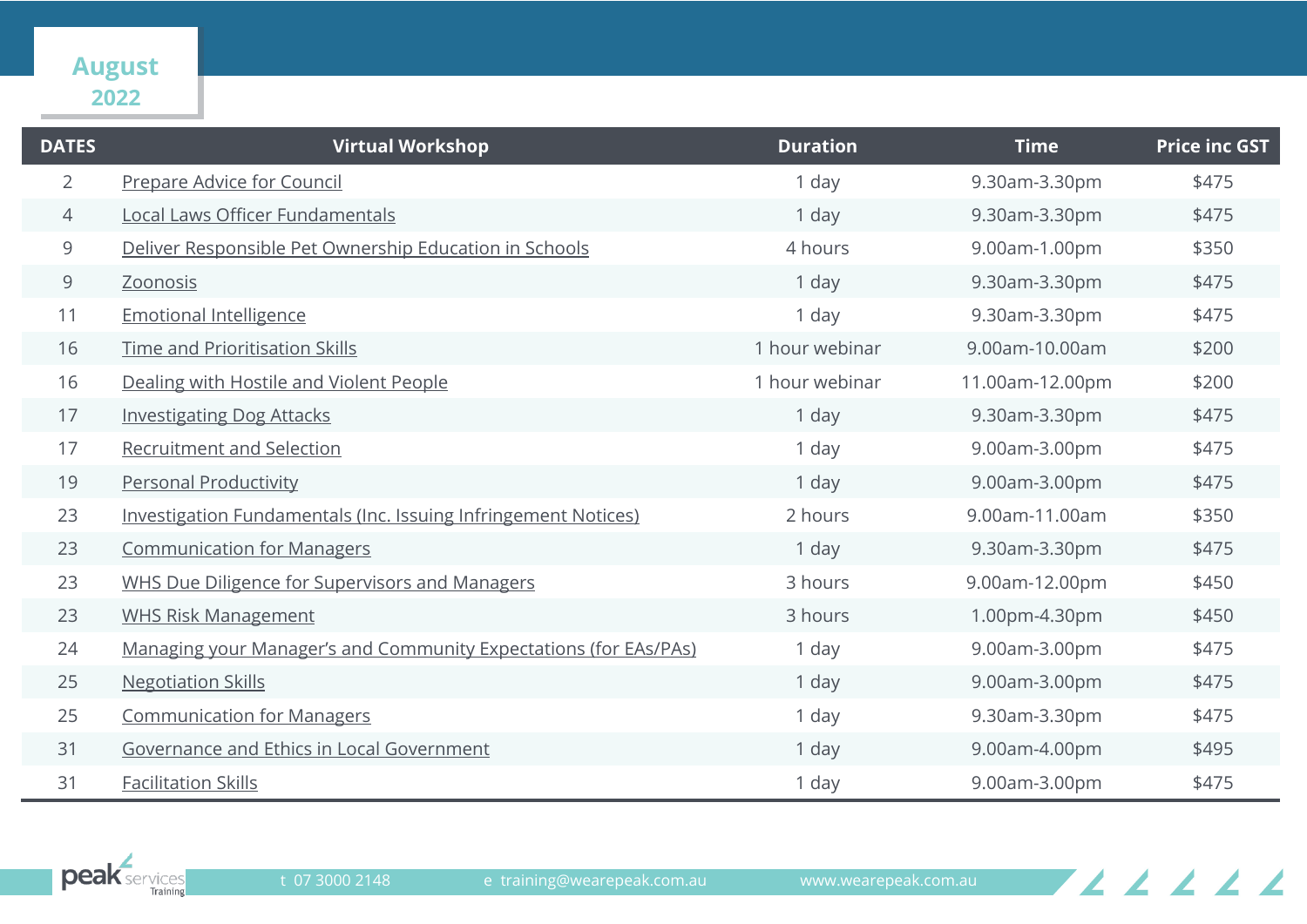#### **September**

| <b>DATES</b>   | <b>Virtual Workshop</b>                   | <b>Duration</b> | <b>Time</b>     | <b>Price inc GST</b> |
|----------------|-------------------------------------------|-----------------|-----------------|----------------------|
|                | <b>Authorised Persons</b>                 | 3.5 hours       | 9.30am-1.00pm   | \$350                |
|                | <b>Building Local Government Leaders</b>  | 1 day           | 9.00am-4.00pm   | \$495                |
| 6              | <b>Managing Poor Performance</b>          | 1 day           | 9.30am-3.30pm   | \$475                |
| $\overline{7}$ | <b>Media Relations and Speech Writing</b> | 3 hours         | 1.00pm-4.00pm   | \$550                |
| $\overline{7}$ | <b>Mediation Skills</b>                   | 1 day           | 9.00am-3.00pm   | \$475                |
| 8              | <b>Effective Delegation</b>               | 1 day           | 9.30am-3.30pm   | \$475                |
| 8              | Social Media for Local Government         | 3 hours         | 9.00am-12.00pm  | \$350                |
| 8              | <b>Managing Change and Uncertainty</b>    | 1 day           | 9.00am-3.00pm   | \$475                |
| 9              | <b>Investigating Dog Attacks</b>          | 1 day           | 9.00am-3.00pm   | \$475                |
| 13             | <b>Interpersonal Skills</b>               | 1 day           | 9.30am-3.30pm   | \$475                |
| 13             | Performance Management                    | 1 day           | 9.00am-3.00pm   | \$475                |
| 15             | Understanding Local Government Finance    | 1 day           | 9.00am-4.00pm   | \$495                |
| 20             | <b>Creating a Customer Experience</b>     | 1 hour webinar  | 11.00am-12.00pm | \$200                |
| 20             | <b>Essential Supervisory Skills</b>       | 1 hour webinar  | 9.00am-10.00am  | \$200                |
| 20             | Dealing with Hostile and Violent People   | 1 hour webinar  | 2.00pm-3.00pm   | \$200                |
| 21             | <b>Getting Win-Win Outcomes</b>           | 1 day           | 9.00am-3.00pm   | \$475                |
| 29             | <b>Recruitment and Selection</b>          | 1 day           | 9.00am-3.00pm   | \$475                |

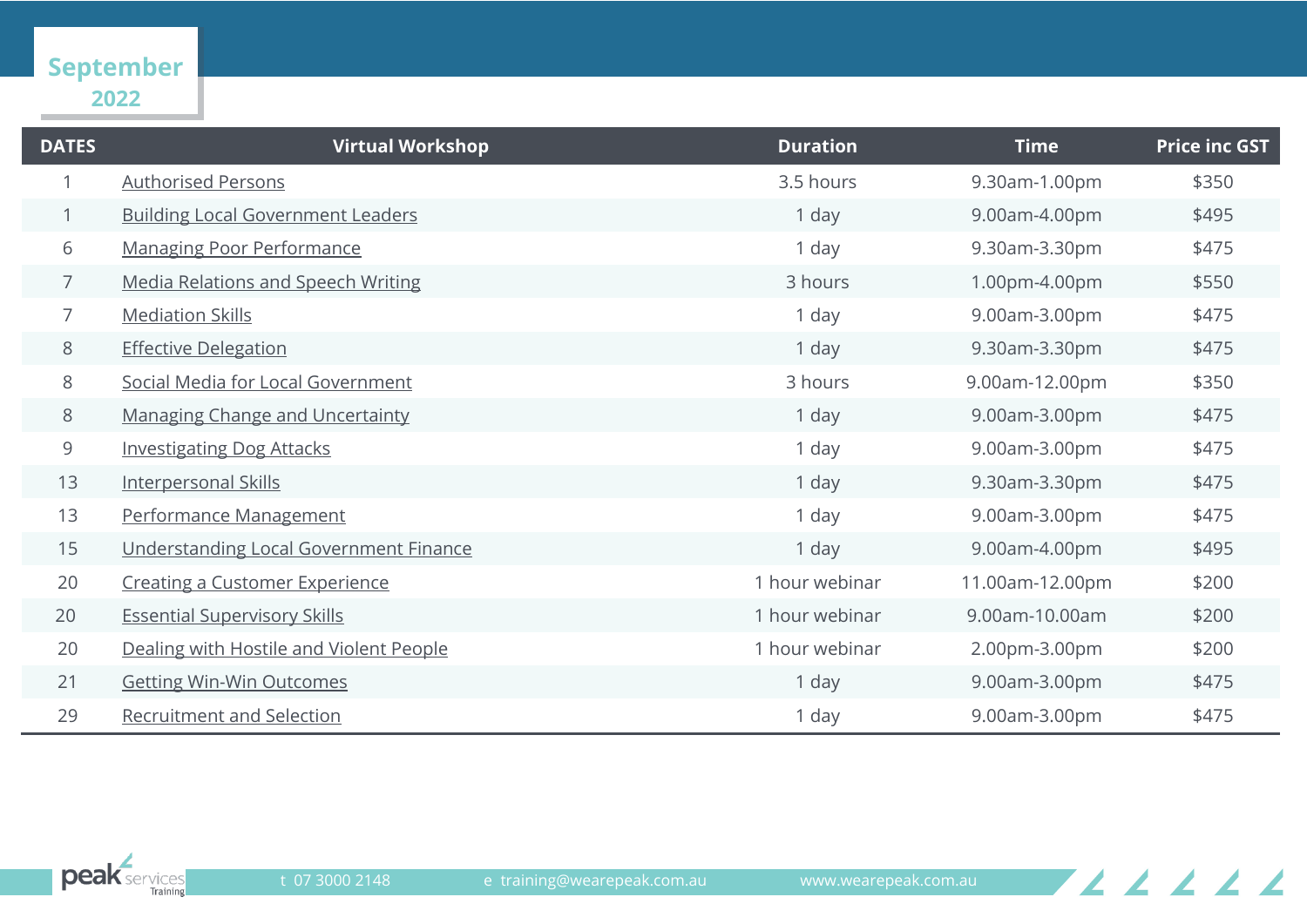### **October**

| <b>DATES</b> | <b>Virtual Workshop</b>                     | <b>Duration</b> | <b>Time</b>     | <b>Price inc GST</b> |
|--------------|---------------------------------------------|-----------------|-----------------|----------------------|
| 4            | <b>Minute Takers Workshop</b>               | 1 day           | 9.30am-3.30pm   | \$475                |
| 5            | <b>Alcohol and Drug Awareness</b>           | 1 day           | 9.00am-3.00pm   | \$475                |
| 6            | <b>Negotiation Skills</b>                   | 1 day           | 9.30am-3.30pm   | \$475                |
| 11           | Animal Management (Cats and Dogs) Act 2008) | 1 day           | 9.00am-3.00pm   | \$475                |
| 11           | <b>Communication for Managers</b>           | 1 day           | 9.30am-3.30pm   | \$475                |
| 11           | Developing High Performing Teams            | 1 day           | 9.00am-3.00pm   | \$475                |
| 12           | <b>Presentation Skills Masterclass</b>      | 1 hour webinar  | 9.00am-10.00am  | \$200                |
| 12           | <b>Policy Development Workshop</b>          | 3.5 hours       | 9.00am-12.30pm  | \$400                |
| 12           | <b>Creating a Customer Experience</b>       | 1 hour webinar  | 2.00pm-3.00pm   | \$200                |
| 12           | <b>Time and Prioritisation Skills</b>       | 1 hour webinar  | 11.00am-12.00pm | \$200                |
| 13           | Prepare Advice for Council                  | 1 day           | 9.30am-3.30pm   | \$475                |
| 18           | <b>Community Engagement</b>                 | 1 day           | 9.30am-3.30pm   | \$475                |
| 20           | <b>Investigating Dog Attacks</b>            | 1 day           | 9.00am-3.00pm   | \$475                |
| 25           | <b>Breed ID</b>                             | 1 day           | 9.00am-3.00pm   | \$475                |
| 25           | Governance and Ethics in Local Government   | 1 day           | 9.00am-4.00pm   | \$495                |
| 25           | <b>Giving Constructive Feedback</b>         | 1 day           | 9.00am-3.00pm   | \$475                |
| 27           | <b>Facilitation Skills</b>                  | 1 day           | 9.00am-3.00pm   | \$475                |

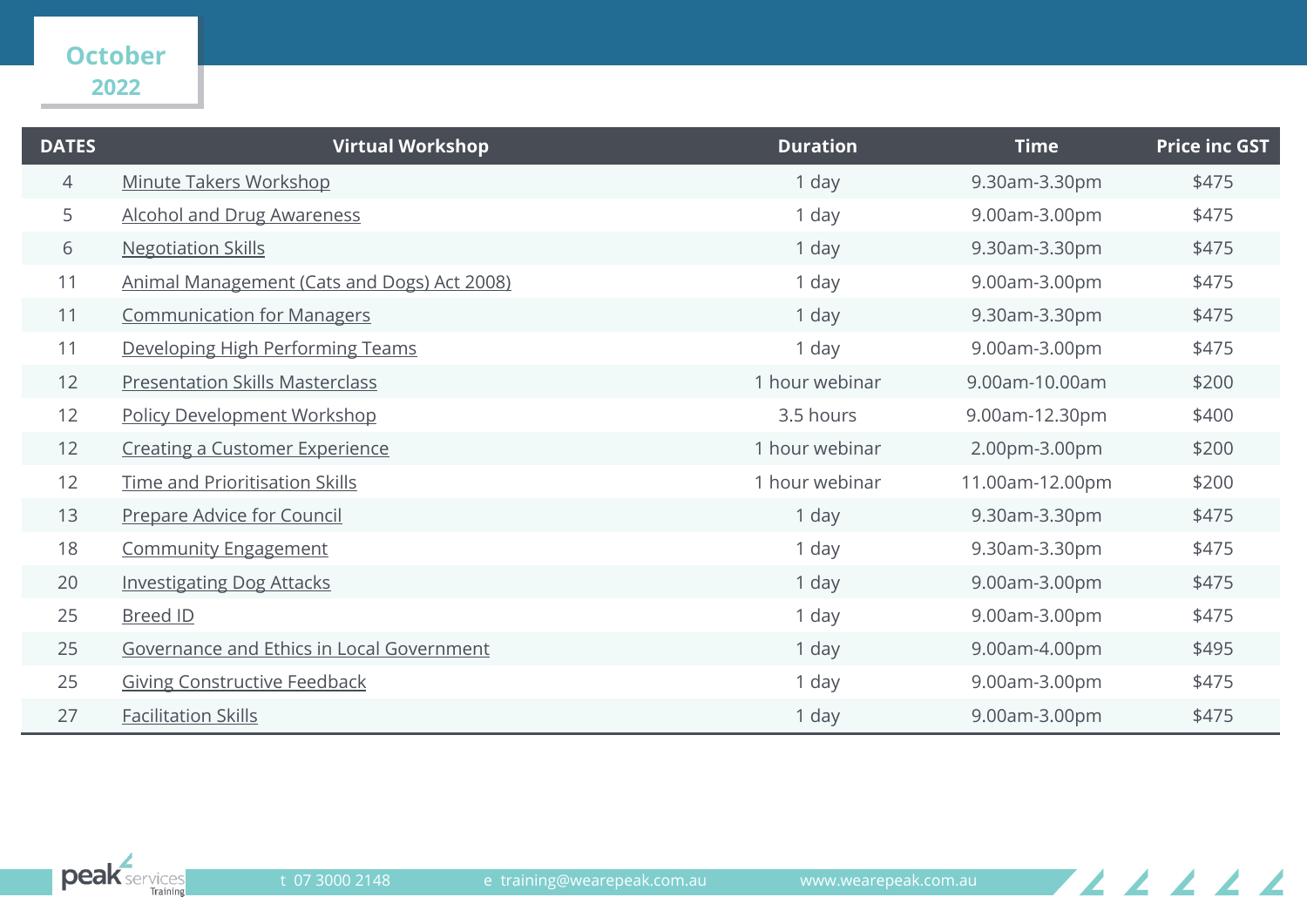#### **November**

| <b>DATES</b> | <b>Virtual Workshop</b>                                        | <b>Duration</b> | <b>Time</b>     | <b>Price inc GST</b> |
|--------------|----------------------------------------------------------------|-----------------|-----------------|----------------------|
| 3            | Understanding Local Government                                 | 1 day           | 9.30am-3.30pm   | \$475                |
| 3            | Social Media for Local Government                              | 3 hours         | 9.00am-12.00pm  | \$350                |
| 8            | Deliver Responsible Pet Ownership Education in Schools         | 4 hours         | 9.00am-1.00pm   | \$350                |
| 8            | <b>Business Writing Essentials</b>                             | 1 day           | 9.30am-3.30pm   | \$475                |
| 8            | <b>Preventing Bullying and Harassment</b>                      | 1 day           | 9.00am-3.00pm   | \$475                |
| 8            | <b>Getting Win-Win Outcomes</b>                                | 1 day           | 9.00am-3.00pm   | \$475                |
| 9            | <b>Media Relations and Speech Writing</b>                      | 3 hours         | 1.00pm-4.00pm   | \$550                |
| 10           | <b>Emotional Intelligence</b>                                  | 1 day           | 9.30am-3.30pm   | \$475                |
| 15           | <b>Zoonosis</b>                                                | 2 hours         | 9.00am-11.00am  | \$350                |
| 15           | <b>Authorised Persons</b>                                      | 3.5 hours       | 9.30am-1.00pm   | \$350                |
| 15           | Understanding Local Government Finance                         | 1 day           | 9.00am-4.00pm   | \$495                |
| 16           | Dealing with Hostile and Violent People                        | 1 hour webinar  | 9.00am-10.00am  | \$200                |
| 16           | <b>Investigating Dog Attacks</b>                               | 1 day           | 9.00am-3.00pm   | \$475                |
| 16           | <b>Essential Supervisory Skills</b>                            | 1 hour webinar  | 11.00am-12.00pm | \$200                |
| 17           | Local Laws Officer Fundamentals                                | 1 day           | 9.00am-3.00pm   | \$475                |
| 23           | Investigation Fundamentals (Inc. Issuing Infringement Notices) | 1 day           | 9.00am-4.00pm   | \$475                |
| 29           | WHS Due Diligence for Supervisors and Managers                 | 3 hours         | 9.00am-12.00pm  | \$450                |
| 29           | <b>WHS Risk Management</b>                                     | 3 hours         | 1.00pm-4.00pm   | \$450                |